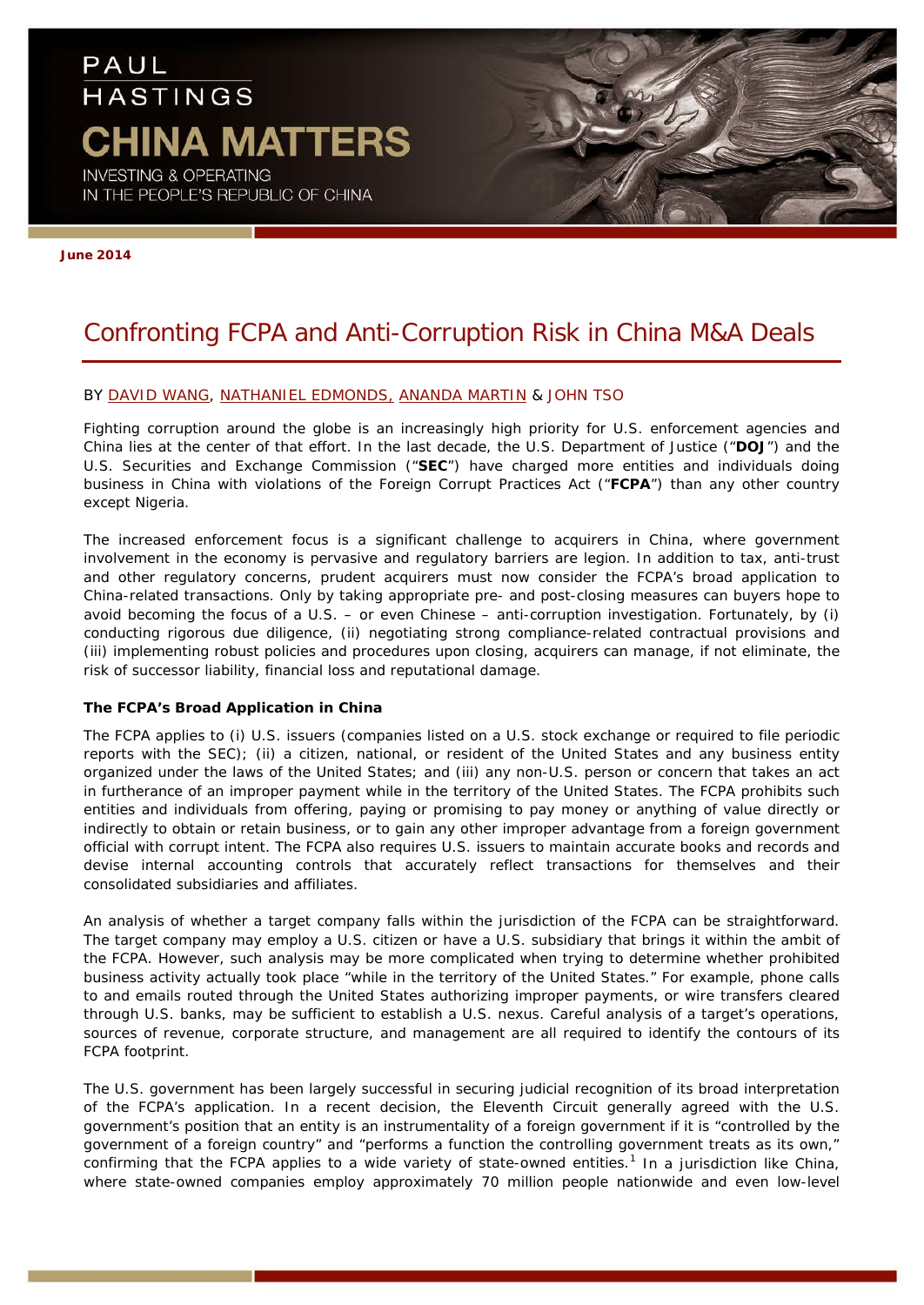employees of state-owned enterprises may be considered "foreign officials" for the purposes of the FCPA, the potential for anti-corruption violations is considerable.

#### **The FCPA and Successor Liability**

Given the FCPA's broad application in China, it is critical that acquirers understand the specific risks they are buying. In the FCPA context, successor liability does not create liability when none existed before. A target company that was not previously subject to the FCPA does not become so retroactively simply because it is acquired by a U.S. entity or issuer. However, the acquirer could still find itself at risk if it fails to identify the target's corrupt business practices during the pre-acquisition process and those practices are allowed to continue post-closing. In contrast, if the target is already subject to the FCPA, at the time of closing, an acquirer assumes a host of liabilities, including those arising from the target's preexisting FCPA violations. Those liabilities, however, may be mitigated if the acquirer takes proper remedial measures.

In 2004, RAE Systems Inc. ("**RAE**"), a California-based manufacturer of chemical and radiation detection equipment, sought to expand in China by acquiring a majority stake in a Chinese joint venture. In the course of due diligence, RAE learned that the joint venture company relied on under-the-table payments to secure deals with government customers. Despite this red flag, RAE failed to implement adequate internal controls in the joint venture to terminate the corrupt practices. Two years later, when RAE formed a second Chinese joint venture, RAE failed to conduct any compliance due diligence. The corrupt practices were allowed to continue and RAE ultimately paid a US\$2.9 million fine to settle criminal charges with the DOJ and civil charges with the SEC. While the joint venture companies' pre-acquisition improper payments did not subject RAE to successor liability *per se*, RAE's failure to investigate and remediate its partners' corrupt practices ultimately made RAE the target of U.S. regulators' enforcement actions.

An acquirer may also assume significant liability under Chinese anti-corruption laws when it acquires a Chinese company. While Chinese law does not explicitly address successor liability for anti-corruption violations, the Research Office of the Supreme People's Court has issued guidance stating that, where a company that has engaged in criminal activity merges with another company, the predecessor company and its principals responsible for the wrongdoing may still be prosecuted for violations post-merger.<sup>[2](#page-3-1)</sup> Accordingly, properly assessing and remediating anti-corruption risks can help address anti-corruption liability under both U.S. and Chinese law.

### *Step 1: Compliance Due Diligence*

Given the heightened risk of anti-corruption enforcement, more acquirers are making compliance risk analysis an integral part of their pre-closing due diligence process. Typically, such due diligence involves using written questionnaires to identify (i) former or current government employees of the target company, (ii) state-owned customers or suppliers (iii) regulatory and licensing requirements (iv) key government contracts, and (v) third party intermediaries. Understanding how third party intermediaries are used allows the acquirer to scope a target company's exposure to FCPA risks, violations of which often occur through the use of third parties intermediaries interacting with government officials. The next level of analysis often includes a review of the target's existing anti-corruption policies and procedures, reputational due diligence regarding directors and officers, and interviews with key managers, customers and suppliers. This legal and reputational due diligence can help determine the necessity of selective transaction testing of the target's books and records in high risk categories such as entertainment, miscellaneous and cash expenditures.

While certain anti-corruption risks can be identified in pre-closing due diligence, others can only be identified post-closing. As the DOJ recognized in FCPA Opinion 08-02 (the so-called "Halliburton Opinion"), in some cases, critical information about the target's anti-corruption risks may be unattainable until the transaction is final. The Halliburton Opinion sets forth a clear (but ambitious) timetable for identifying and addressing such risks post-closing. Accordingly, after the ink dries on the purchase agreement, the acquirer's first action item should be an internal audit of the target's business practices. As an owner, an acquirer will have a different perspective and deeper level of access to books, records, information and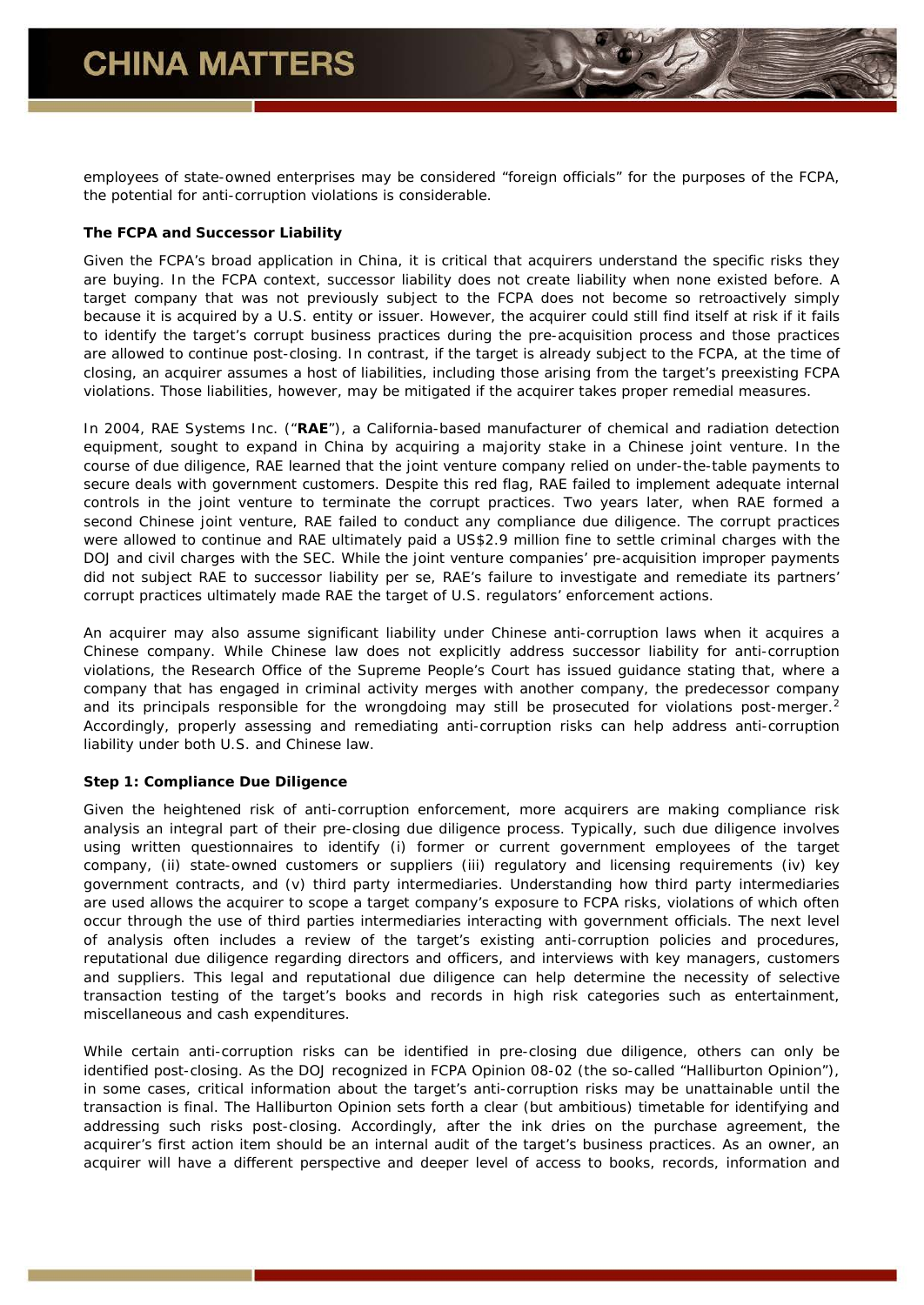employees that could potentially reveal corrupt business practices not identified in pre-closing due diligence.

Any corrupt business practice identified post-closing should be immediately terminated and the acquirer should discuss with legal counsel appropriate remedial measures, including terminating the employees involved, strengthening the company's internal controls, severing problematic business relationships or, in the rare instance, even voluntarily reporting to government regulators. While there is no such thing as a "safe harbor" for pre-acquisition activity under the FCPA, U.S. enforcement agencies place great emphasis on the acquirer's good faith attempts to identify and eradicate corrupt practices in line with their degree of access and control. The best time to go to the U.S. regulators is when problems are identified in a company that has just been acquired.

#### *Step 2: Contractual Protections*

Pre-closing due diligence dictates the contractual provisions that an acquirer should seek. These generally include representations, warranties and covenants regarding past and future actions of the target and its directors, officers, employees and agents with respect to compliance with anti-corruption laws. The acquirer should also seek an indemnity to cover any violation that is identified during pre-closing due diligence or that may be uncovered in the future. If a significant compliance issue arises in pre-closing due diligence, a purchase price holdback or indemnity escrow may be used to cover potential liabilities. Ultimately, a purchase price adjustment may be necessary to more accurately reflect the target's value in light of potential compliance risks. In a worst-case scenario, where the parties cannot reach agreement on remedial measures or contractual safeguards, a well-informed acquirer can, and sometimes should, walk away.

#### *Step 3: Policies and Procedures*

Concurrently with the post-closing internal audit, an acquirer should also implement a comprehensive compliance program tailored to address both general and specific business risks. An anti-corruption policy that includes a code of conduct, internal reporting and approval procedures, strong financial controls, whistle blowing and monitoring mechanisms and an audit process indicates to the DOJ and the SEC the acquirer's commitment to eliminating and preventing corrupt business practices. Here, implementation is critical. Adopting policies that appear robust on paper but in reality remain untranslated and undistributed can be viewed by the U.S. regulators as worse than having no policy at all. Regular training sessions, rigorous third party due diligence, compliance audits and risk assessments are essential to ensuring that the compliance program is effective.

#### **The FCPA and China's Anti-Corruption Laws**

Chinese authorities have begun aggressively enforcing their own domestic anti-bribery laws against both Chinese and non-Chinese entities. Foreign companies operating in China must now confront the additional possibility of becoming the target of a Chinese anti-corruption investigation.

The Chinese government relies on a number of government offices in the enforcement of anti-corruption laws. The Public Security Bureau and the People's Procuratorate are primarily responsible for investigating and prosecuting criminal bribery while the State Administration for Industry & Commerce ("**AIC**") enforces commercial anti-bribery laws. Other government agencies enjoy concurrent authority with the AIC over misconduct within the industries that they supervise (i.e., the China Banking Regulatory Commission handles corruption matters related to the banking industry). The Ministry of Commerce also plays a significant role when corruption charges are issued against foreign companies operating in China.

Fortunately for U.S. acquirers, there is broad overlap between the conduct prohibited under U.S. and Chinese anti-corruption laws, with both regimes generally prohibiting the offer of anything of value in order to induce a government representative to confer an improper benefit.<sup>[3](#page-3-2)</sup> However, important differences exist, particularly regarding who is considered a government official. U.S. enforcement